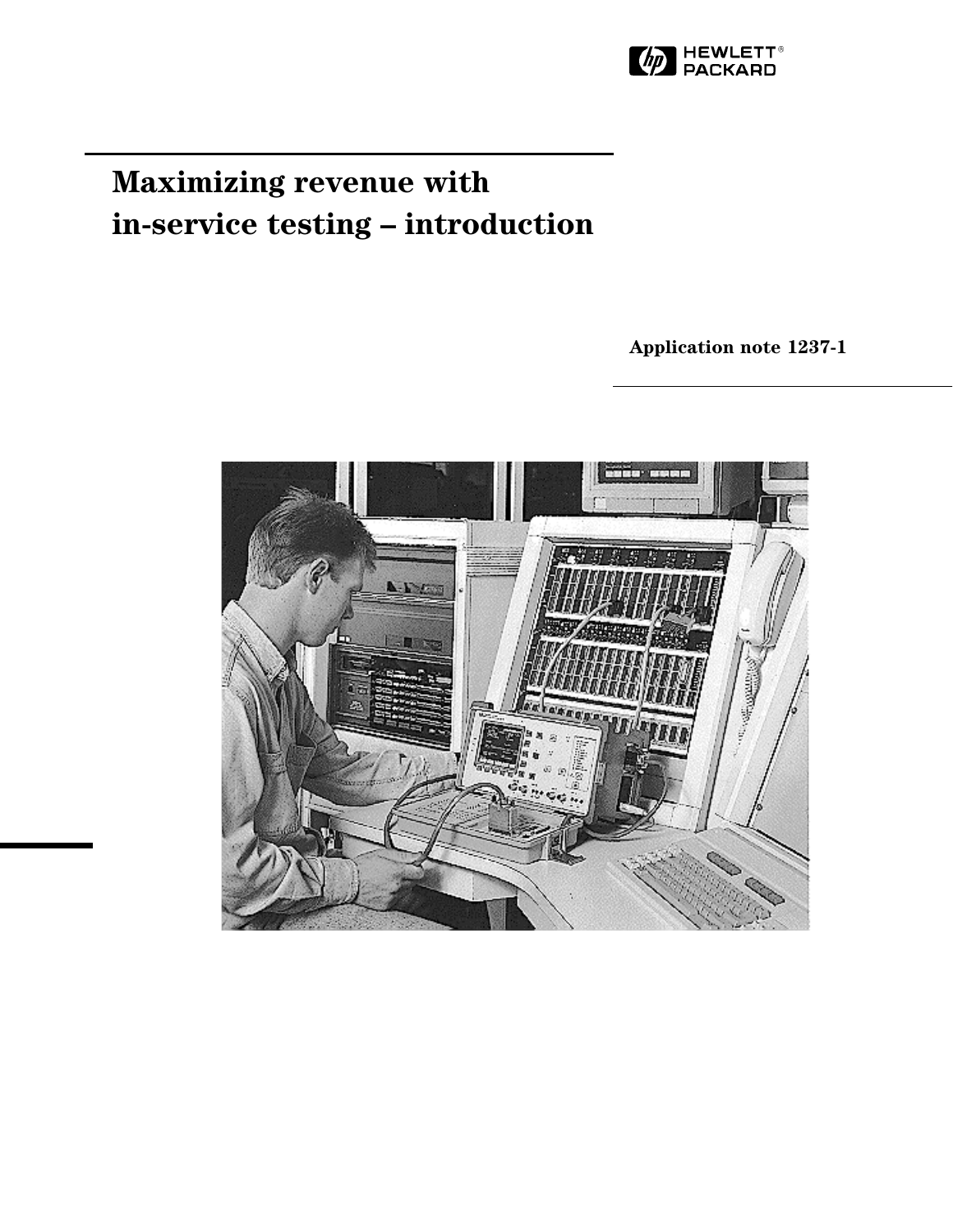*This is the first booklet in a series of Application Notes dealing with Maximizing Revenue with In-service Testing. It is intended to provide background information for use when referring to the other booklets.*

## **Contents**

| European digital hierarchy3 |
|-----------------------------|
| Higher rate multiplexing 4  |
|                             |
|                             |
| Remote alarm information 6  |
|                             |
|                             |
|                             |

## **Introduction**

In recent years, there has been a dramatic expansion in the number and variety of services carried via digital communication networks. For an additional cost, customers are now prepared to lease lines of a guaranteed transmission quality and availability. This means that PTTs must analyze more frequently a link's performance, but at the same time minimize downtime.

Traditionally, error performance tests meant taking the link out of service for extended periods of time which, as well as being wasteful of capacity, lost the network operator valuable revenue.

In today's world of privatized and more profit-orientated PTTs, the emphasis is on maximizing capacity and minimizing downtime due to faults. A preventative maintenance strategy based on in-service monitoring provides the solution to both of these problems.



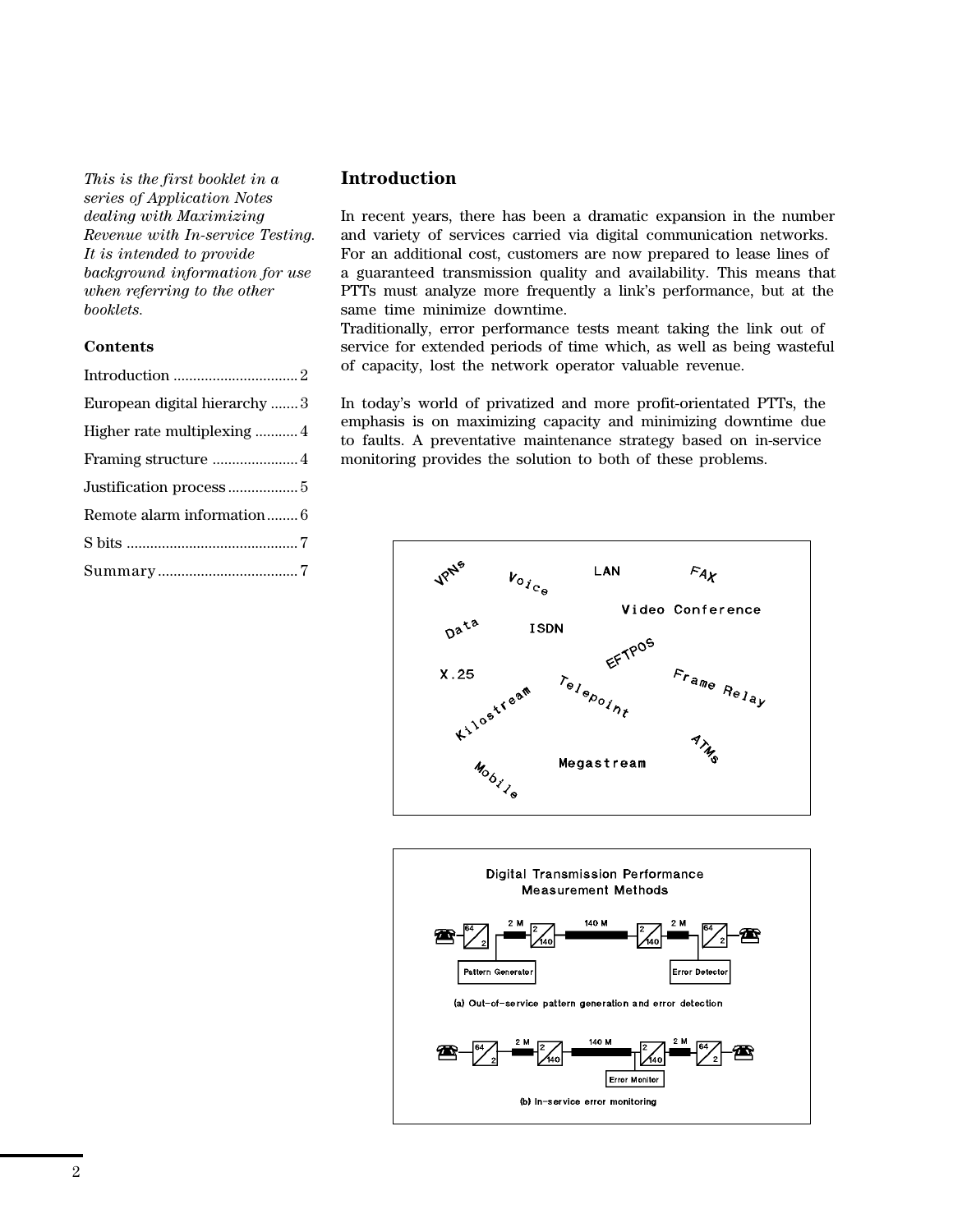## **European digital transmission hierarchy**

The European digital transmission hierarchy is based around the primary data rate of 2 Mb/s. The 2 Mb/s frame structure is defined in CCITT recommendations G.704 and G.706. Each 2 Mb/s frame contains 32 timeslots, each of 8 bits, at a repetition rate of 8000 frames per second. The first of these 64 kb/s timeslots (TS0) is reserved for framing, error checking and alarm signals. The other 31 timeslots can be used for traffic (voice or data) although sometimes a timeslot (usually TS16) is reserved for signaling information. The start of the 32 timeslot frame is indicated by the frame alignment signal (FAS) in TS0 of alternate frames.

Sixteen frames are grouped together in a multiframe as shown above. TS0 in alternate frames contains the Frame Alignment Signal (FAS) as well as one of the Cyclic Redundancy Checksum (CRC4) bits. In frames not containing the FAS (ie, the NFAS), the first bit is used to transmit the CRC multiframe alignment signal which defines the start of the SMF. The 4-bit CRC check is calculated on all 2048 bits of the previous sub-multiframe (SMF) and is sent as C1, C2, C3 and C4. At the receiving end, the CRC remainder is calculated for each SMF and the result compared with the CRC4 bits re-





ceived in the next SMF. This CRC check provides an indication of block errors within the 2 Mb/s signal on both directions of a link.

The E bits are used to indicate to the sending equipment that an error has been detected between the sent CRC and the CRC calculated at the receive end.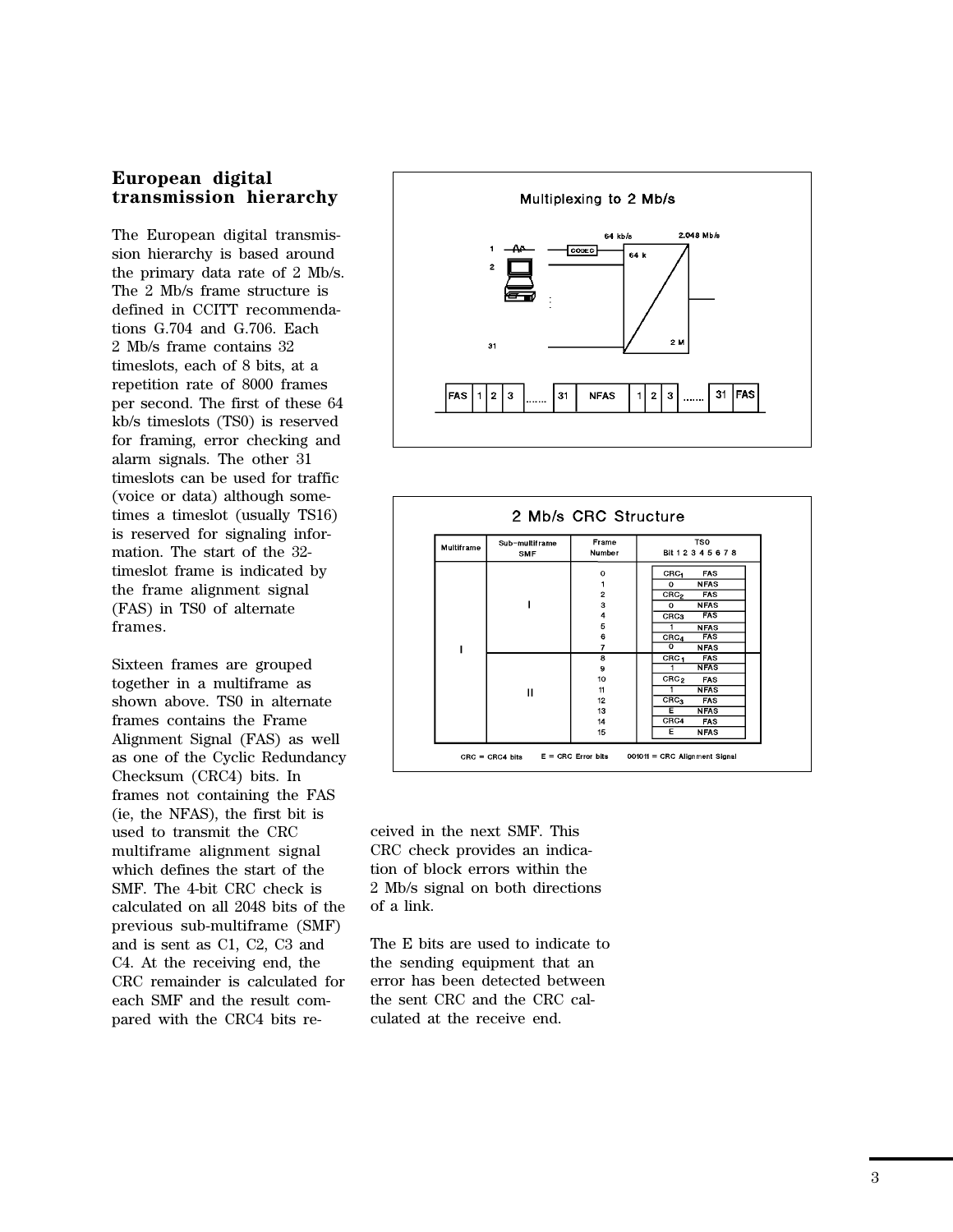## **Higher rate multiplexing**

At each of the higher transmission levels in the network, four lower rate tributaries are combined by Time Division Multiplexing (TDM) to produce one higher rate signal. This multiplexing process is used to transmit a large number of digital circuits over the same physical path. As an example, consider the fourth layer in the multiplexing structure where the 140 Mb/s signal contains 1984 individual 64 kb/s channels.

You may notice that at each stage when the four tributaries are combined, the resulting bit rate is slightly higher than four times the input bit rate – that is, 4 x 2048 kb/s = 8192 kb/s, but the actual rate is 8448 kb/s.

These extra bits are overhead, introduced as part of the multiplexing process. They are required for the following purposes; Framing Structure, Justification Process, Remote Alarm Information and Spare Bits.

## **Framing structure**

A framing structure is required at each level in the digital hierarchy to enable demultiplexing equipment to extract or switch the lower rate tributaries. By synchronizing to this Frame Alignment Signal (FAS), the demultiplexer then knows the position of the bits carrying the tributary information.

The criteria for frame alignment loss and recovery are laid down in CCITT recommendations G.704, G.732, G.742 and G.751, as shown in the table.

![](_page_3_Figure_7.jpeg)

![](_page_3_Figure_8.jpeg)

![](_page_3_Figure_9.jpeg)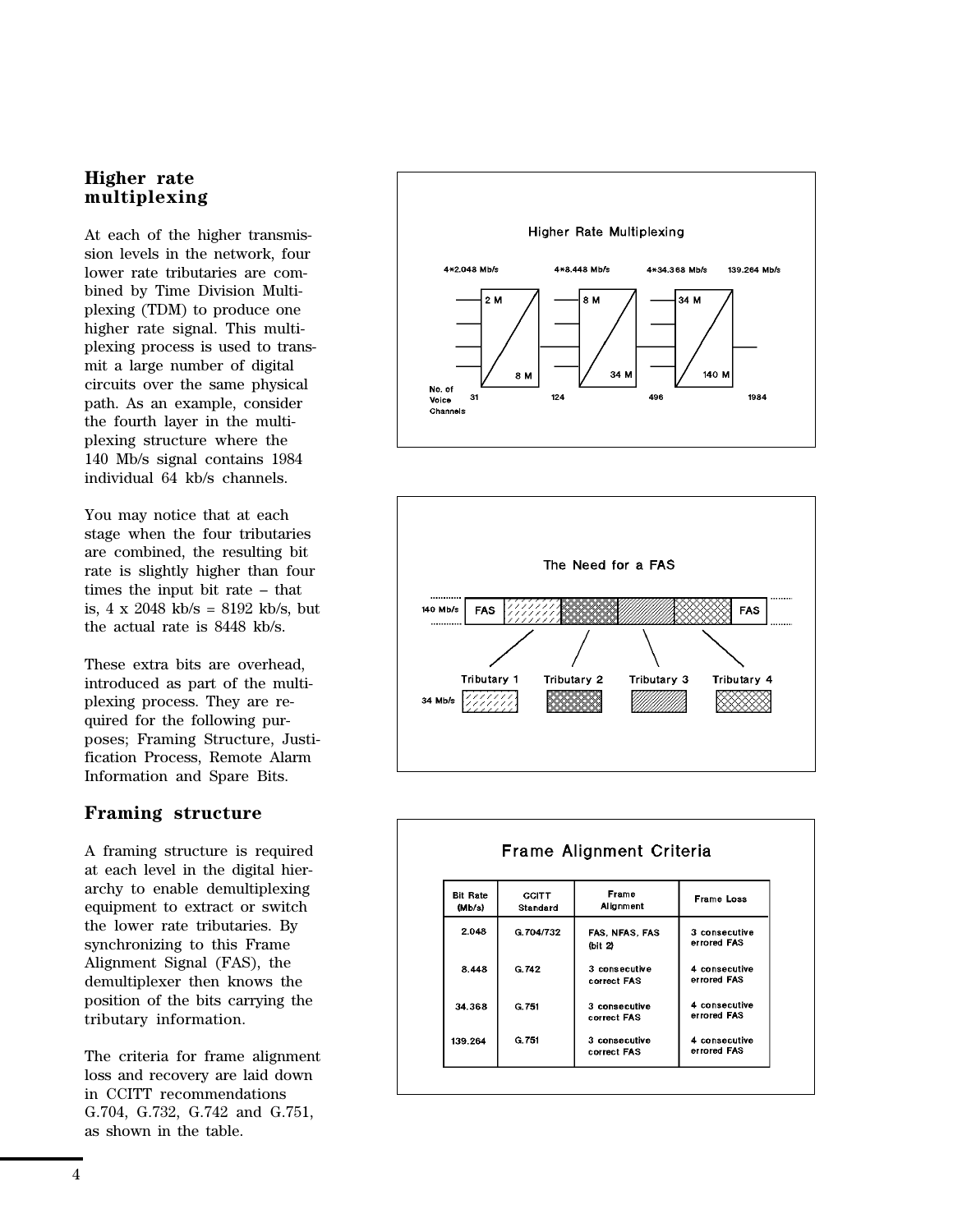In the days when the network was only used to carry voice traffic, the chance of these framing patterns being imitated in consecutive frames was extremely low. Now customers also use the network for data containing repetitive patterns which can mimic the FAS and cause false frame alignment problems.

At each rate the FAS is a fixed sequence of L bits which repeats every N transmitted bits. By taking the ratio of L/N, relative to the bit rate, it is possible to calculate the FAS bit rate at each level. This is the rate at which this fixed, known sequence is transmitted within the overall bit stream and is the bandwidth available for inservice error testing. Since the FAS consists of a fixed repetitive sequence, it is possible to detect, in-service, any bit errors affecting it.

## **Justification process**

The second source of the extra bits added during the multiplexing stage is the justification or "bit stuffing" process. As mentioned previously, each stage in the multiplexing hierarchy combines four lower-rate tributaries by Time Division Multiplexing (TDM) and generates one higher-rate bit stream. The TDM process relies upon receiving four equal input bit rates before combining them, in a bitinterleaved fashion, into a higher rate signal. In practice, this creates additional complications within the network. Each of these four tributaries may originate from a different piece of equipment, with a different

![](_page_4_Figure_4.jpeg)

![](_page_4_Figure_5.jpeg)

timing source, and hence may have small bit rate fluctuations with respect to each other.

The tolerance on bit rate at equipment interfaces, according to CCITT recommendation G.703, is given as parts per million offsets from the standard rates. All multiplexing equipment must therefore be able to deal with inputs which differ with respect to each other, up to and beyond the rates shown in the table.

| <b>CCITT line rate tolerance</b> |            |  |
|----------------------------------|------------|--|
| $2.048$ Mb/s                     | $± 50$ ppm |  |
| $8.448$ Mb/s                     | $± 30$ ppm |  |
| 34.368 Mb/s                      | $± 20$ ppm |  |
| 139.264 Mb/s                     | $± 15$ ppm |  |
|                                  |            |  |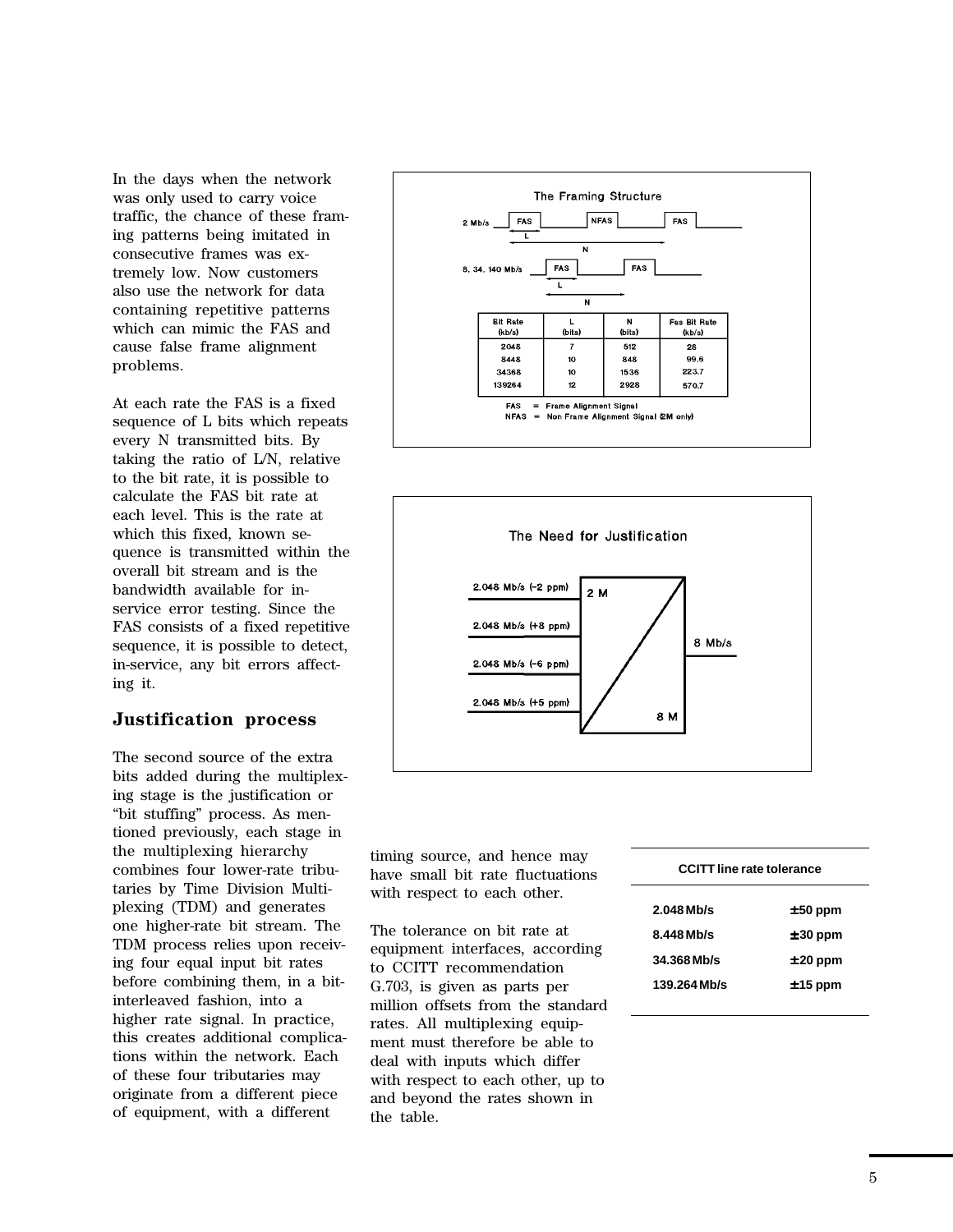This problem is dealt with by adding justification (or stuffed) bits into each input tributary and bringing them all to a slightly higher, but equal, bit rate. Only then does the TDM take place. Within each higher rate signal, there are four opportunities per frame (one per tributary) to insert a stuffed bit. This is called positive justification.

If the opportunity to insert a justification bit into a particular tributary is taken, then the demultiplexing equipment must be made aware of when this has happened and, as part of the reverse process, remove the "stuffed bits" (de-justification).

Justification control bits within each frame indicate whether the justification (stuffed) bit for the corresponding tributary has been inserted or not. To minimize the effect of bit errors on the justification control bits, they are repeated three times throughout the frame (five at 140 Mb/s) and at the demultiplexer they vote on a majority basis (2 out of 3, or 3 out of 5) as to whether the stuffed bit has been inserted  $(1 = yes, 0 = no).$ 

## **Remote alarm information**

The third category of extra overhead bits is Remote Alarm Information. Within each of the frame structures one bit is allocated on the return path to indicate to sending equipment that a fault exists on the downstream path.

![](_page_5_Figure_5.jpeg)

![](_page_5_Figure_6.jpeg)

![](_page_5_Figure_7.jpeg)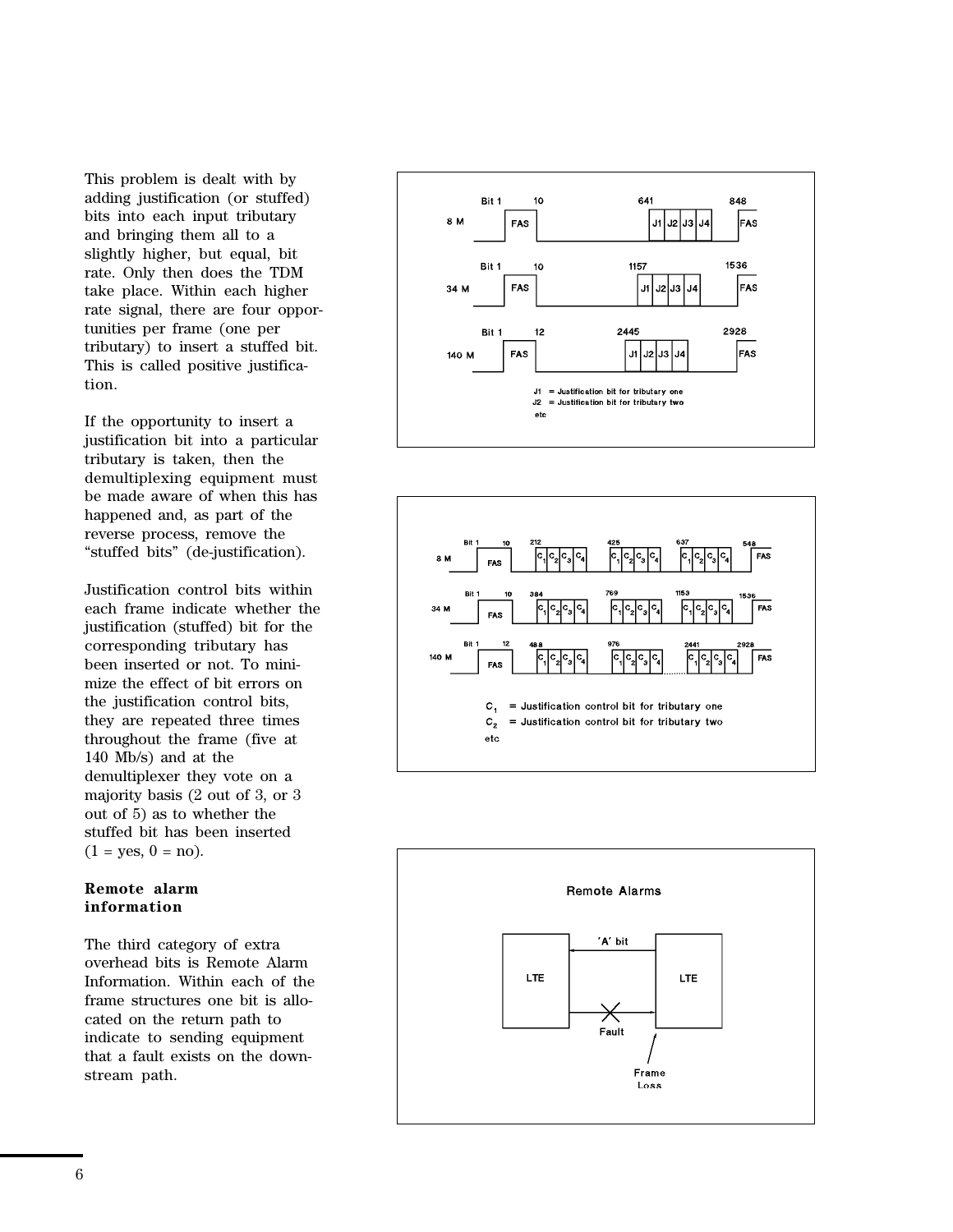The position of the Alarm (A) bit is immediately following the FAS at 8 to 140 Mb/s, and at 2 Mb/s it occupies bit 3 of the NFAS signal.

## **S bits**

The final category of additional overhead bits are the "spare" or S bits. In each of the frame structures, certain positions are left to be used as required by individual PTTs for parity checking schemes, etc.

![](_page_6_Figure_3.jpeg)

![](_page_6_Figure_4.jpeg)

![](_page_6_Figure_5.jpeg)

Having dealt with all the components of the overhead at each rate, we now look at the final frame structure at each level. At each stage, it consists of the four tributaries combined from the lower level plus some overhead bits. The overhead bits consist of:

1. The FAS – for frame synchronization.

2. Justification bits – to cope with slight variations in tributary input bit rate. Justification control bits – to indicate the presence of a justification bit.

3. Remote alarm – to indicate a downstream fault to sending equipment.

4. Spare bits – for use as required by individual PTTs.

![](_page_6_Figure_11.jpeg)